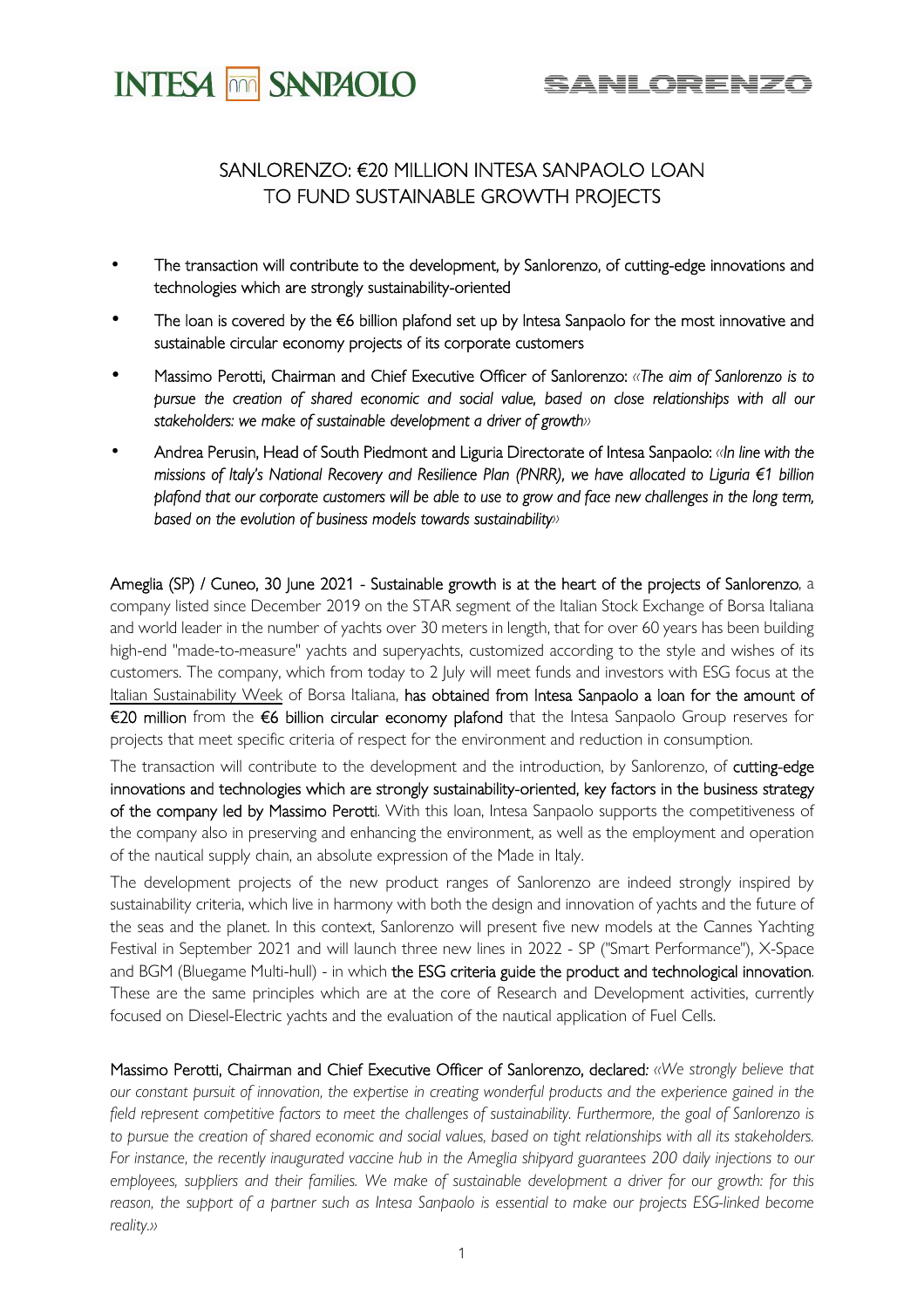



Andrea Perusin, head of South Piedmont and Liguria Directorate of Intesa Sanpaolo, noted: *«The pandemic and the European plan for economic recovery have imprinted a sharp acceleration in the way companies face sustainable transition. This significative investment, granted to an excellence such as Sanlorenzo, demonstrates the effort of Intesa Sanpaolo in supporting companies that are oriented in a production that is environment-friendly, safeguards the ecosystem and is more competitive. In accordance with the missions of Italy's National Recovery and Resilience Plan (PNRR), we have allocated Liguria a €1 billion plafond than our corporate clients will be able*  to use to grow and to face new challenges in the long run: technological renewal and digital transition, industrial *research and innovation, scale-up and capital strengthening, internalization and the opening of new markets, based on the evolution of business models towards sustainability.»*

## Sanlorenzo S.p.A.

Sanlorenzo is a worldwide leader in terms of number of yachts over 30 metres long. It is the only player in luxury yachting to compete in different segments with a single brand, producing yachts and superyachts tailored to every boat owner, characterised by a distinctive and timeless design.

Sanlorenzo's production is broken down into three divisions:

- Yacht Division composite yachts between 24 and 38 metres;
- Superyacht Division superyachts in aluminium and steel between 40 and 68 metres;
- Bluegame Division sport utility yachts between 13 and 22 metres.

Sanlorenzo's production is articulated over four production sites located in La Spezia, Ameglia (SP), Viareggio (LU) and Massa. The sites are strategically located near to each other, so allowing significant operational efficiencies. The Group employs around 500 people and cooperates with a network of 1,500 qualified craft enterprises. It can rely on an international distribution network and a widespread service network for customers all over the world. In 2020, the Group generated net revenues from the sale of new yachts of around €458 million, adjusted EBITDA of €71 million and a Group net profit of €35 million.

www.sanlorenzoyacht.com

#### Intesa Sanpaolo

Intesa Sanpaolo is the leading Bank in Italy and one of the soundest and most profitable banks in Europe. It offers commercial, corporate investment banking, asset management and insurance services. The Intesa Sanpaolo Group has approximately 13.5 million customers in Italy who are assisted through both digital and traditional channels and 7.1 million customers abroad with subsidiaries operating in commercial banking in 12 countries in Central Eastern Europe and Middle Eastern and North African areas and an international network of specialists in support of corporate customers across 25 countries. Intesa Sanpaolo is recognized as one of the most sustainable banks in the world. For the Group, creating value means being a driver for growth, for the benefit of both society and the economy. As regards the environment, the Group has set up a 6-billion-euro fund for the circular economy. Intesa Sanpaolo supports major economic inclusion and poverty reduction projects, including an impact fund of 1.5 billion euro for loans available to social groups who struggle to access credit. Intesa Sanpaolo has a high level of involvement in cultural initiatives, organised by the Bank or in collaboration with other entities in Italy and further afield. These include permanent and temporary exhibitions showcasing the Bank's impressive artistic heritage at the Gallerie d'Italia, the Group's museums located in Milan, Naples, Vicenza and soon Turin.

Web site: group.intesasanpaolo.com | News: https://group.intesasanpaolo.com/en/newsroom/news | Twitter: @intesasanpaolo | Facebook: @intesasanpaolo | LinkedIn: https://www.linkedin.com/company/intesa-sanpaolo | Instagram: @intesasanpaolo